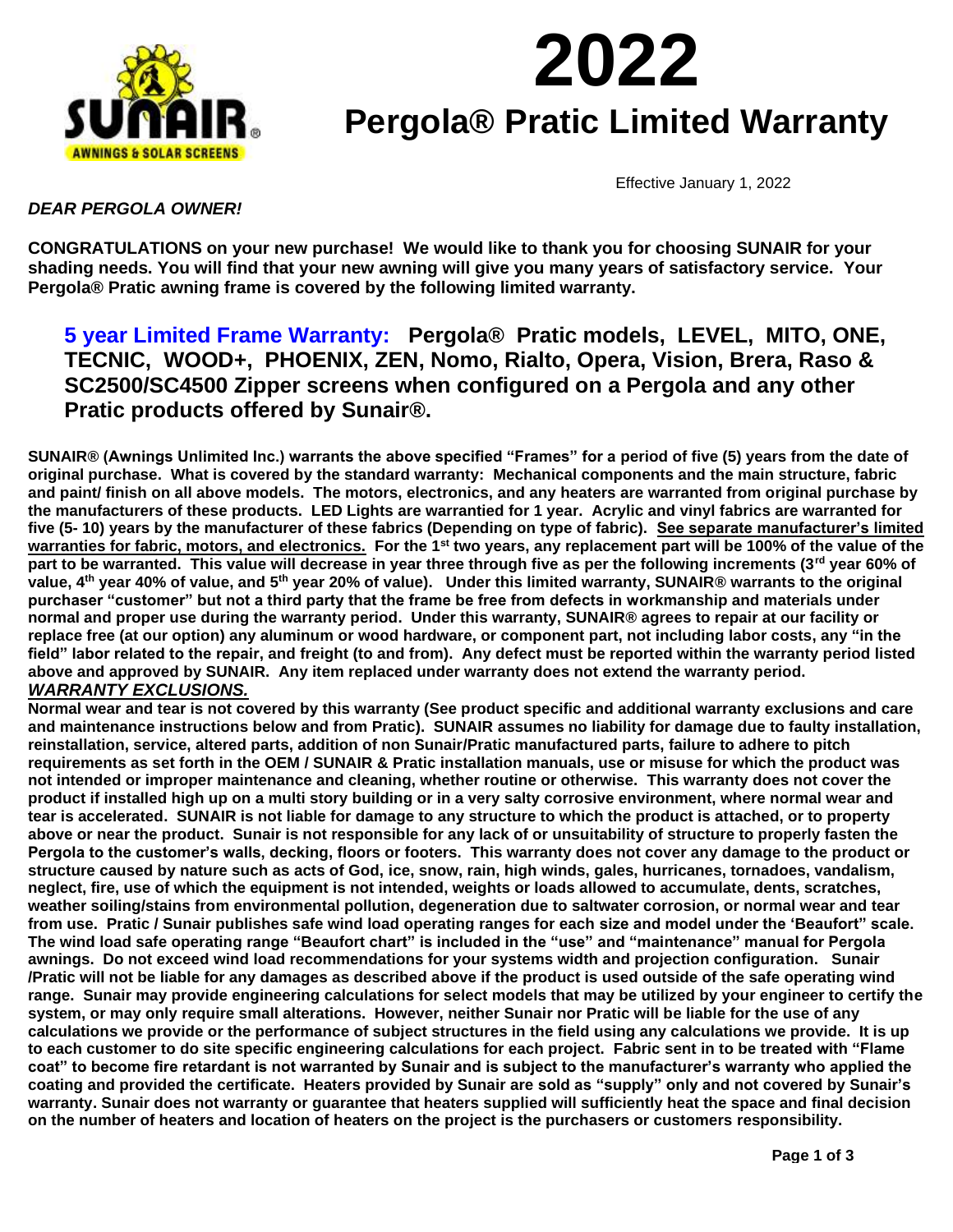**Sunair is not responsible if the owner and/or buyer is unable or unwilling to secure a permit or approval to install the Pergola. Not receiving or being able to secure a permit for the awning is not grounds to cancel a confirmed, partially made, or completed order. Not being able to secure a permit does not qualify you for a refund, or right to return the merchandise (Pergola awning) for full or partial credit. Monitor your system at all times to make sure it is not extended in too severe weather. This warranty is in lieu of all warranties, expressed or implied, including warranties of merchantability and fitness for a particular purpose. SUNAIR will not be liable for any consequential or incidental damages, or injuries arising from an alleged breach of this limited warranty. This warranty gives specific legal rights and you may also have other rights that may vary from state to state. Purchaser shall defend, indemnify, and hold SUNAIR, Awnings Unlimited Inc, SUNAIR West, and Pratic harmless against all claims, suits, proceedings, losses, liabilities, and damages (Including costs expenses and reasonable attorney's fees) asserted by third parties against the Purchaser which arise out of any act or omission that constitutes a breach of purchasers warranty hereunder. Should a dispute arise under this warranty, it will be governed by the laws of the state of Maryland, and any action to enforce this warranty must be initiated in Howard County, Maryland. This warranty is null and void if the system is sold, serviced or repaired by an unauthorized PERGOLA® Pratic dealer or service outlet. Further, this warranty is null if product is not fully paid for in a timely manner according to payment terms, or proof of purchase cannot be provided (ie. Invoice or receipt from an authorized SUNAIR dealer). Be mindful that all SUNAIR PERGOLA® products are designed primarily for sun protection and moderate to normal inclement weather. Your awning and screen (If configured on your Pergola® system) should be in retracted position when you are not on the premises and during any severe weather events. The product should not be extended during extreme high winds, or snow as damage to the awning and building can occur. Do not use the awning during any inclement weather if the temperature is near or below freezing as ice can build up on the awning. For Opera and Vision louvered systems, the louvers should be adjusted to a 45° position for heavy rain and wind, and 90° position for snow or hail (For Brera, louvers should be fully retracted). Twisting of the louvers due to awning being used in bad weather is not covered by this warranty. If your fabric Pergola® is installed with the proper pitch for water drainage, or if your unit is upgraded with the "optional" panels sloping to the sides for proper water drainage, then your Pergola® will withstand moderate to normal rain occurrences. However, if your unit has "loose" fabric and or is mounted flat without pitch or special upgraded water drainage accommodations, your fabric roof Pergola® awning will not withstand any rain at all. In such a case, even light to moderate rain can damage the fabric and frame. For Fabric pergolas a Somfy EOLIS wind sensor can be added and offer extra protection from high winds but is not a guarantee against damage. Systems fitted with sun and wind sensors that are damaged by wind are not covered under this warranty. This warranty does not cover the effects on saline environment on the metal parts and paint. If installation is near or above saltwater, spa, or pool, excessive moisture may cause scales, bubbles or corrosion or rust on the extruded aluminum profiles, paint, and metal parts. Such occurrences are not covered by this warranty. If installation is near saltwater, please wash the awning at least once a month with fresh water. This warranty is void if the "use of" and "maintenance" of the Pergola has not been carried out per the Pratic/Sunair published maintenance, care of, and use manuals (You must read all "Use" and 'maintenance" manuals prior to use). Motors and electronics typically do not require any maintenance. The motor is installed inside the safety box or structure. Should the motor or electronics get out of adjustment, do not try to re-set the motor limit switches yourself, notify your SUNAIR® Pergola ® awning dealer. All electrical hook ups and servicing must be carried out by an authorized licensed company. If any servicing is done by a non-authorized and qualified person, the warranty is null and void. Sunair or Pratic shall not be held responsible for damage and malfunction caused by: failure to follow instructions contained in the "Use care and maintenance manual", repair not carried out in a workmanlike manner and replacement of spare parts other than those supplied by the Pratic/Sunair, unauthorized modification or intervention, lack of maintenance, defective power supply, misuse of the product, non-foreseeable exceptional events, damage caused by unauthorized modifications and transformations by the user or by the customer.**

**This warranty also does not cover variations in exact frame color match of the profiles to the Ral# designation ordered as slight variations in color may occur. Waterproofing and caulking seals must be periodically maintained and may degrade over time and this is not covered by this warranty. Proper care, use, and maintenance is important if the maximum life of the product is desired. Routine care is simple but certain recommended procedures should be followed. For extended storage periods, make sure your awning is dry and free of debris before retracting to prevent possible mildew. If the awning is retracted while the fabric is wet, extend the awning out after the rain to dry. Remove bird's nests from the frames as the birds can destroy the fabric. Vinyl and acrylic fabric should be cleaned regularly with a soft brush or cloth before substances such as dirt and roof particles become imbedded in the fabric. Most fabrics used today can be cleaned with mild detergent. You must check with your dealer for separate care and cleaning instructions for your fabric.** 

#### **Additional exclusions wood Pergola® units:**

**Normal wear and unavoidable deterioration of the wood of Pergola Wood Plus awnings are not covered by this warranty (gnarls, cracks, and small deformations are absolutely natural) including normal decay of varnish. The wood is covered by a warranty against degradation due to putrefaction due to fungi and insects, provided that 1) the wood is not in contact with the ground or water. 2) The beams have not been planed, milled or altered from its original manufactured state. 3) The wood beams have not been installed in proximity of dirt and mulch. 4) Cracks and splits in the wood have been filled and sealed when they appear. 5) The structure has not been overloaded. 6) No modifications, repairs, or replacements have been done by third party without approval of the dealer. 7) The maintenance has been carried out as stated in the maintenance manual.**